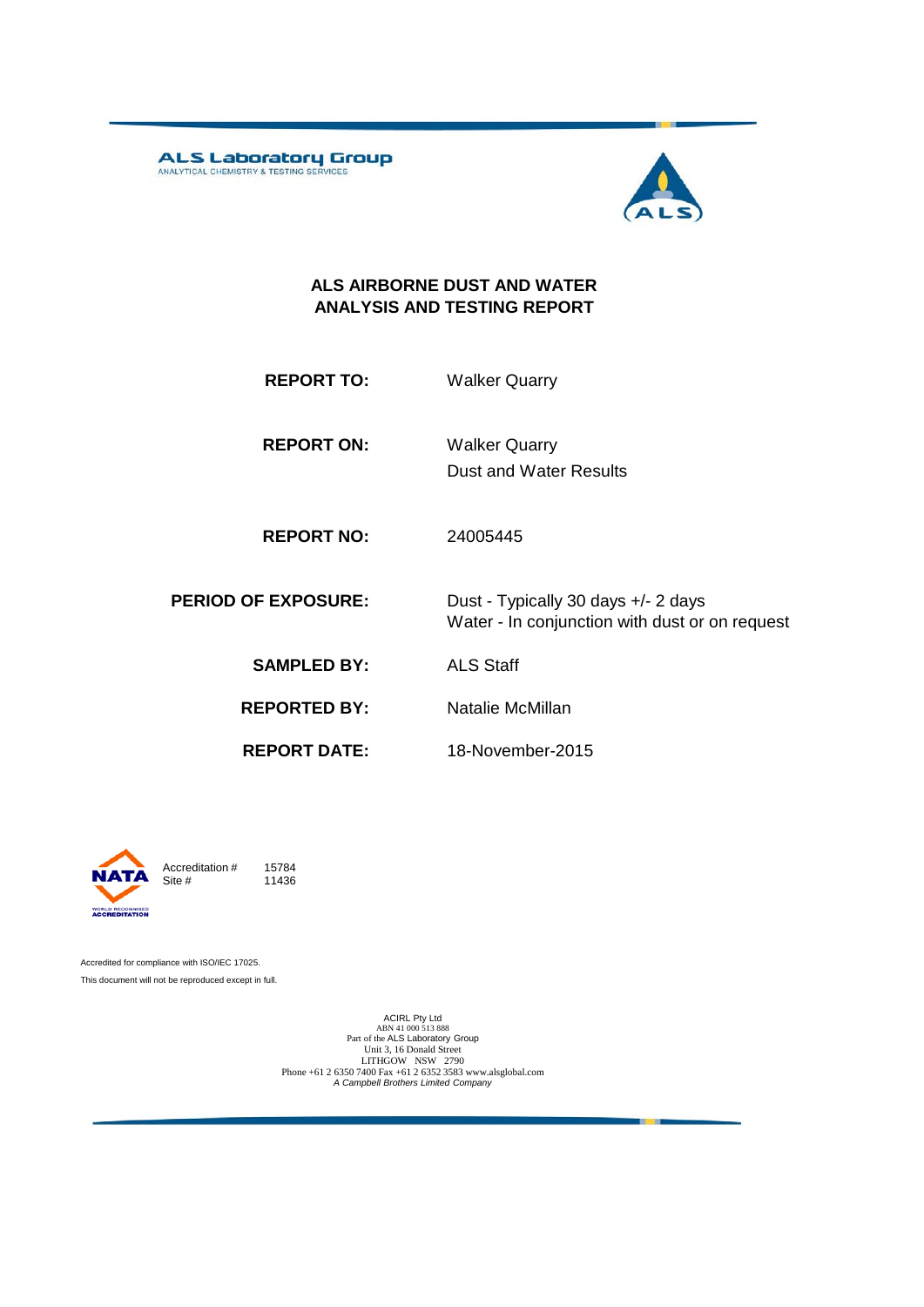# **ALS AIRBORNE DUST ANALYSIS AND TESTING REPORT**

### **WALKER QUARRY**

| Month          | <b>Nov-15</b> |  |
|----------------|---------------|--|
| Date Replaced  | 16/10/2015    |  |
| Date Collected | 16/11/2015    |  |

### **DUST DEPOSITION RESULTS**

(g/m²/month)

| GAUGE NO. | <b>INSOLUBLE SOLIDS</b> | *COMBUSTIBLE MATTER | <u>**ASH</u> |
|-----------|-------------------------|---------------------|--------------|
| 62        | 3.7                     | 0.7                 | 3.0          |
| 64        | 1.3                     | 0.5                 |              |

No. of days exposed: 31

\* Result Calculated \*\* Incombustible Matter Analysed in accordance with AS3580.10.1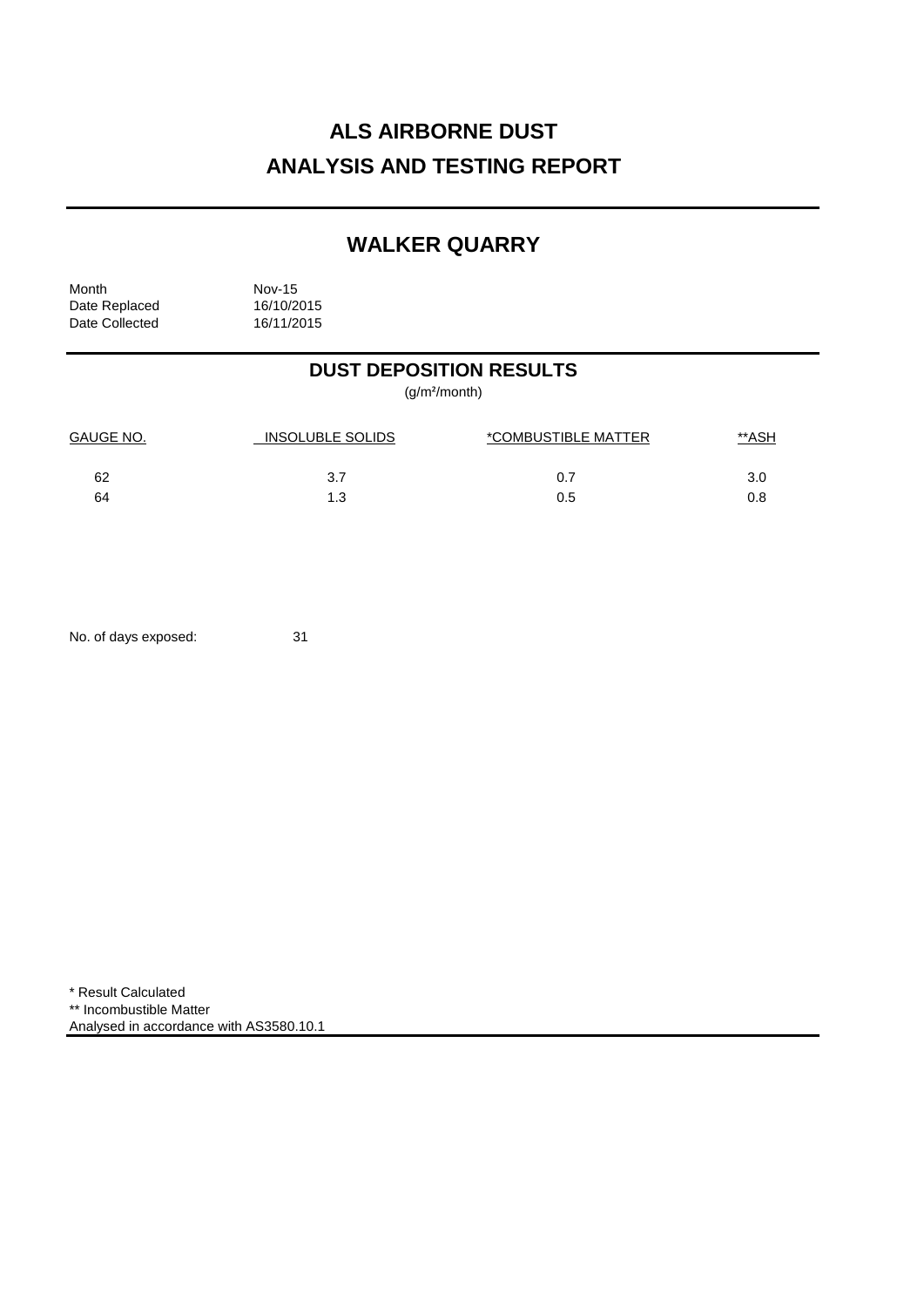# **ALS AIRBORNE DUST ANALYSIS AND TESTING REPORT**

### **WALKER QUARRY**

| Month          | <b>Nov-15</b> |  |
|----------------|---------------|--|
| Date Replaced  | 16/10/2015    |  |
| Date Collected | 16/11/2015    |  |

#### **DUST GAUGE OBSERVATION**

| <b>GAUGE</b> | <b>ANALYSIS OBSERVATIONS</b>                                                        |  |  |
|--------------|-------------------------------------------------------------------------------------|--|--|
| 62           | Clear, bugs, organic matter, fine brown/grey dust & coarse<br>brown/black/grey dust |  |  |
| 64           | Clear, bugs, fine brown/grey dust & coarse brown/black/grey<br>dust                 |  |  |

Analysed in accordance with AS3580.10.1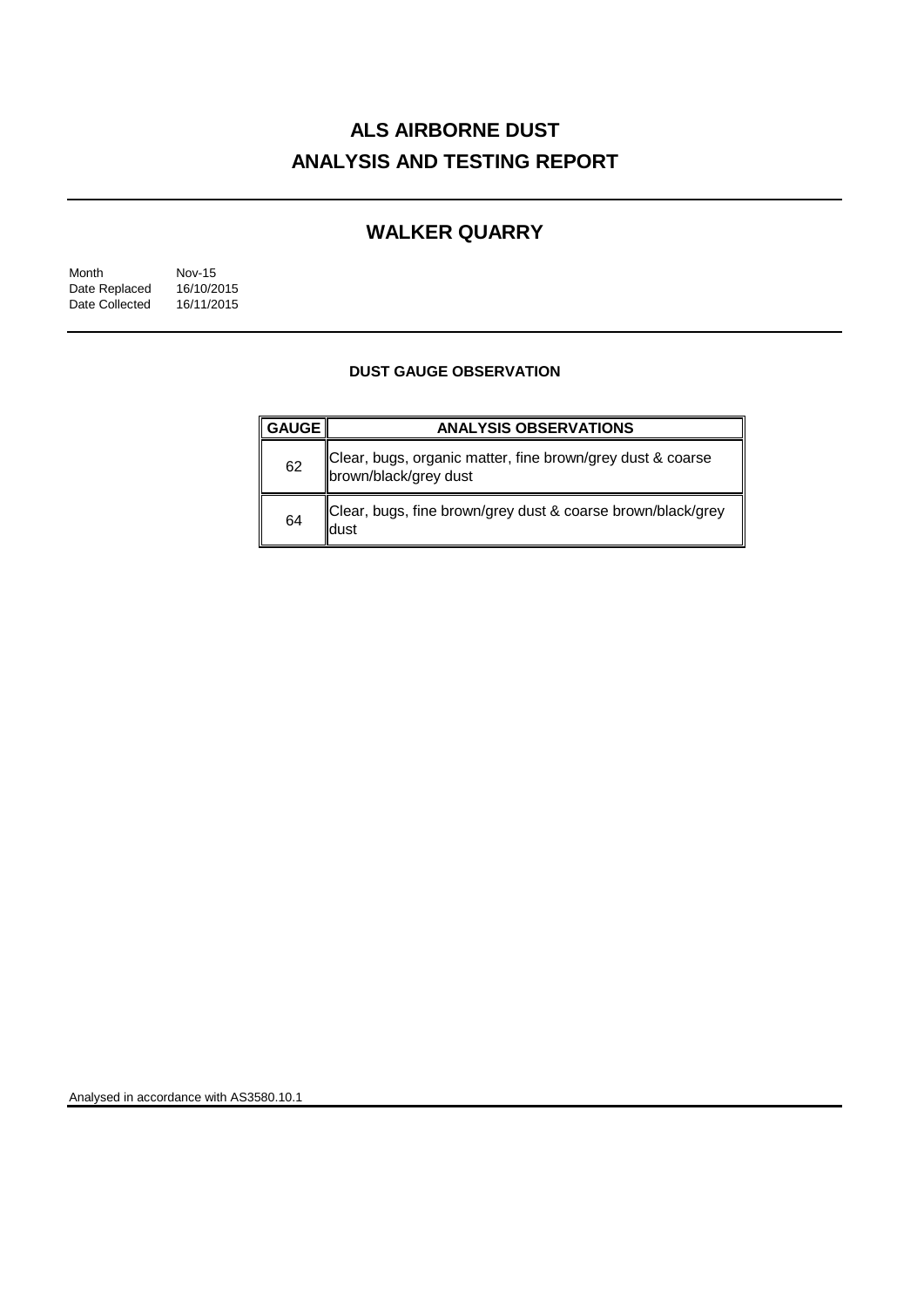# **ALS WATER ANALYSIS AND TESTING REPORT**

## **WALKER QUARRY**

|                                   | <b>Units</b> |                            |                        |
|-----------------------------------|--------------|----------------------------|------------------------|
| ALS Sydney Report No.             |              |                            |                        |
| Date of Sample                    |              | 16/11/2015                 |                        |
| Site Reference                    |              | Dam 1                      | Dam <sub>2</sub>       |
| Sampled by                        |              | D. Shawcross & J. Thurtell |                        |
| General Comments/<br>Observations |              | <b>Not Discharging</b>     | <b>Not Discharging</b> |
| Time                              | 24 Hr        |                            |                        |
| Temperature                       | $^{\circ}C$  |                            |                        |
| pH                                | pH Unit      |                            |                        |
| <b>Electrical Conductivity</b>    | $\mu$ S/cm   |                            |                        |
| <b>Total Suspended Solids</b>     | mg/L         |                            |                        |
| Sulphur Sulphate (SO4)            | mg/L         |                            |                        |
| Oil & Grease                      | mg/L         |                            |                        |